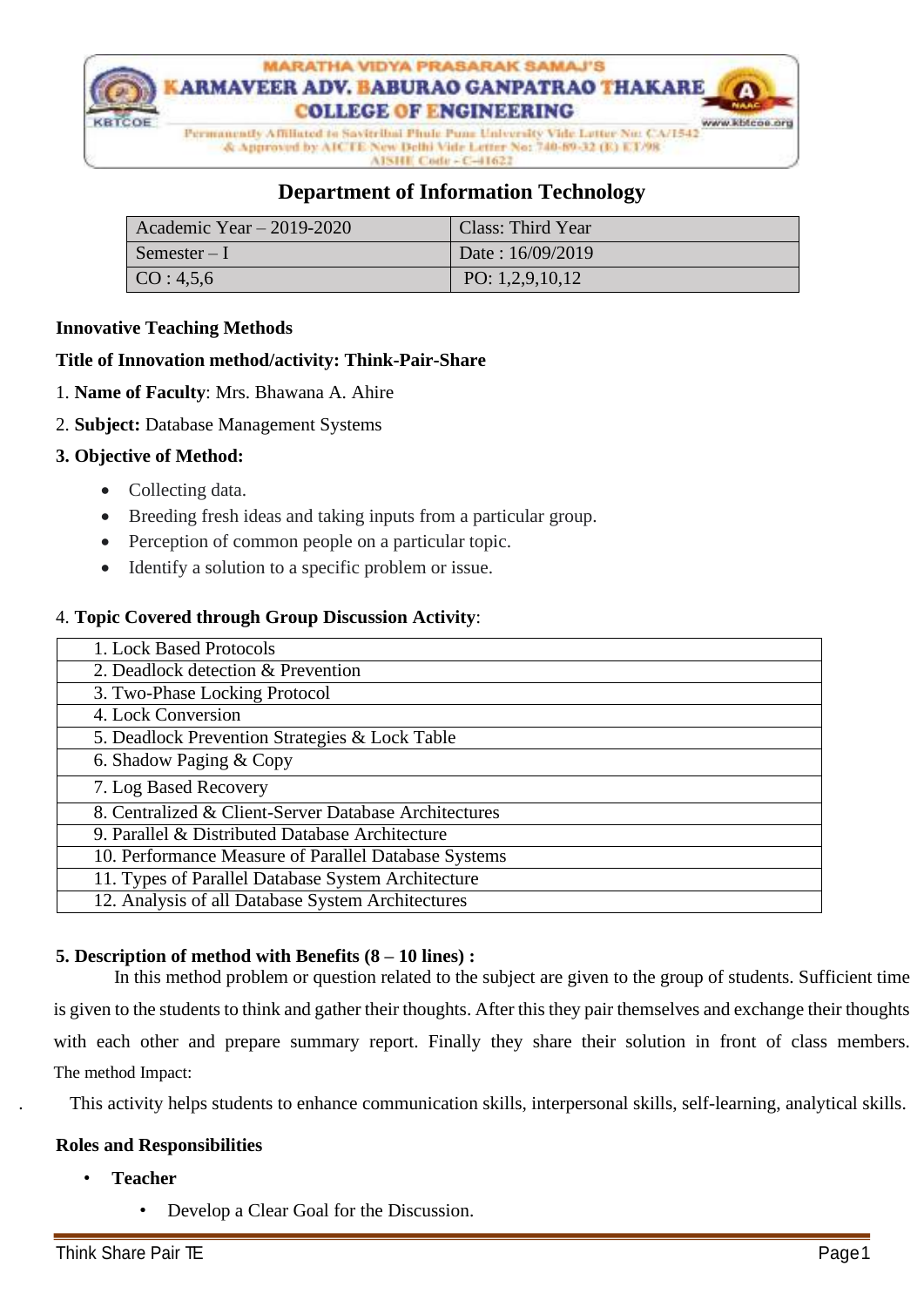- Problematize the Topic
- Select a Discussion Format
- Choose a Method to Assign Students to Groups
- Prepare assessment methodology.
- **Student**
	- Go through the provided topic.
	- Understand and gain expertise on topic through collaboration.
	- Actively participate in group and contribute by means of discussion.
	- Share the expertise at a time of group discussion.
- **Group**
	- Develop the guidelines to establish group. (i.e. Decide the roll of all participants)
	- Every group should gain the expertise on particular topic.
	- Appropriate references should be given.
	- Grammatical mistake should be checked.
	- Develop the guidelines with which every group member can share the topic they learn.

# **6. Assessment Tools & Rubrics:**

- **Level of Engagement**
	- Individual performance would be checked through the Group Discussion
- **Preparedness**
	- Good knowledge, Good presence of mind should be checked.
- **Attitude**
	- Positive Attitude & Patience Listening.

# **Rubrics for Assessment of Group Discussion**

| Sr.<br>N <sub>0</sub> | Name of<br><b>Method</b>      | <b>Evaluation</b><br><b>Criteria</b> | <b>SC</b> | Excellent $(100\%)$                                                               | Satisfactory (60%)                                                                               | Poor $(20\%)$                                                                                         |
|-----------------------|-------------------------------|--------------------------------------|-----------|-----------------------------------------------------------------------------------|--------------------------------------------------------------------------------------------------|-------------------------------------------------------------------------------------------------------|
|                       | <b>Think</b>                  | Understanding                        | 10        | Quality<br>knowledge<br>sharing<br>Confidence<br>Quality<br>Summary<br>Report     | Adequate<br>knowledge<br>sharing<br>Confidence<br><b>Quality</b><br><del>Summary</del><br>Report | Inadequate<br>$\bullet$<br>knowledge<br>sharing<br>Confidence<br>Quality-<br><b>Summary</b><br>Report |
| 01                    | Pair<br><b>Share</b><br>(TPS) | Team work                            | 10        | Team work skill<br>Active<br>Participatio<br>$\mathbf n$<br>On time<br>completion | Team work skill<br>Active<br>Participation<br>time.<br>$\Theta$ n $-$<br>completion              | Team work skill<br>Active<br>Participation<br><del>time</del><br><del>(Jn</del><br>completion         |
|                       |                               | Question-<br>Answer                  | 5         | Appropriate<br>Answers to<br><b>Ouestions.</b>                                    | Answers<br>questions,<br>but<br>often with little                                                | Inappropriate<br>۰<br>Answer                                                                          |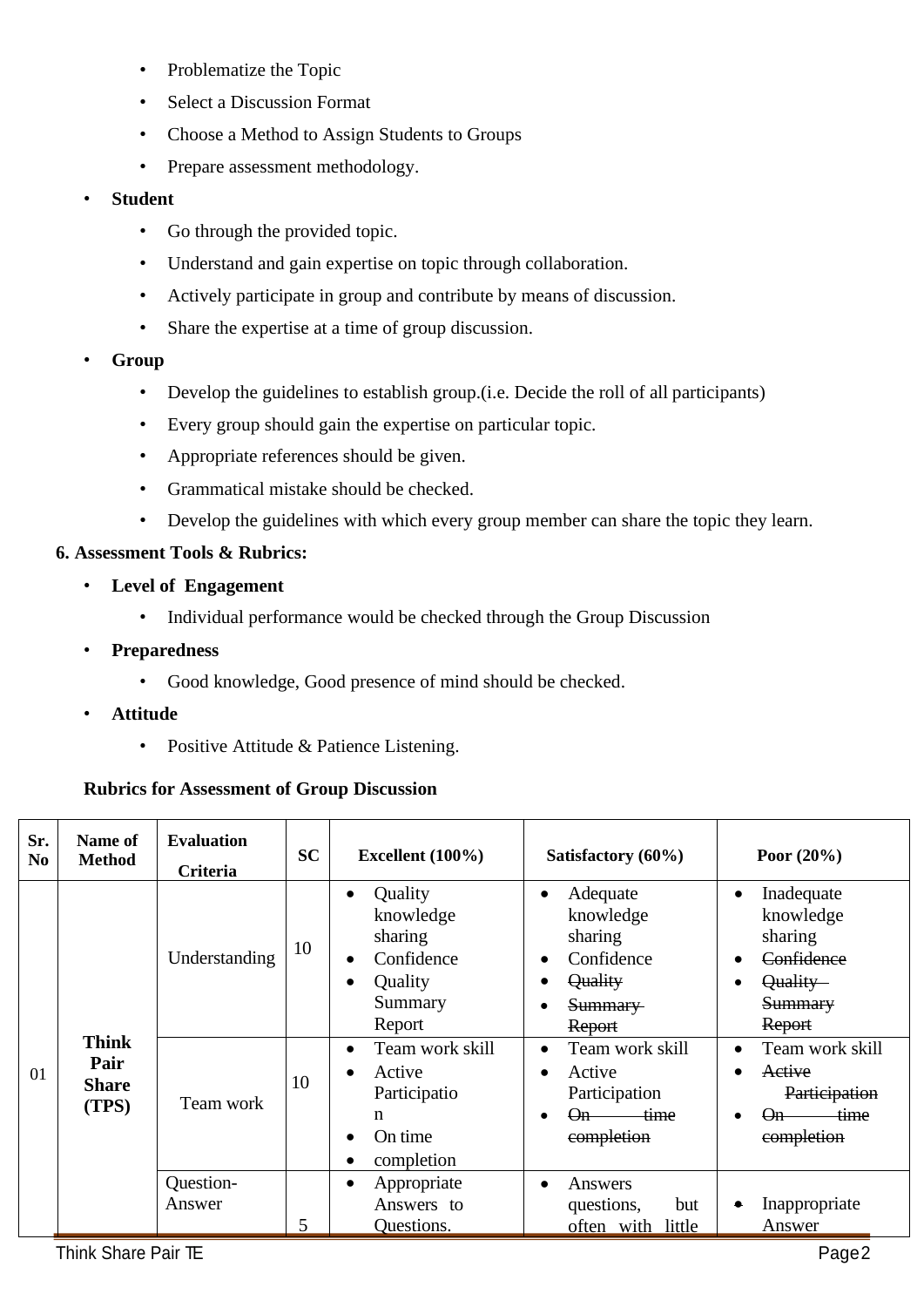# **7. Evaluation Sheet**

|                          | TE IT [Academic Year 2019-20]<br>Innovative Teaching Method : Think-Pair-Share Method | <b>Department Of Information Technology</b>                                               | <b>Subject: Database Management Systems</b>             |                                           | Date: 16/09/2019                                     |        |               |
|--------------------------|---------------------------------------------------------------------------------------|-------------------------------------------------------------------------------------------|---------------------------------------------------------|-------------------------------------------|------------------------------------------------------|--------|---------------|
| Roll<br>No.              | <b>Name of Student</b>                                                                | Capacity for<br>teamwork enforcing<br>positive.<br>interdependence<br>regarding teammates | Capacity<br>for<br>learning<br>from other<br>team-mates | Cooperati<br>on $\&$<br>Helping<br>others | Capacity<br>to<br>summarize Total<br>with<br>quality |        | Sign          |
|                          | RENU GANGARAM ASWANI                                                                  | $\circ$                                                                                   | $\circ$                                                 | $\circ$                                   |                                                      |        | B. Asuper     |
| $\overline{\phantom{a}}$ | <b>GANESH SHARAD BAHALKAR</b>                                                         | G                                                                                         | $\circ$                                                 | $\mathbf{q}$                              |                                                      | Α      | asp           |
| $\frac{3}{5}$            | RONAK HEMANT BAVISKAR                                                                 | $\circ$                                                                                   | 10                                                      | $\circ$                                   |                                                      | 4      |               |
| $\frac{1}{4}$            | <b>TUSHAR SAMPAT BEJEKAR</b>                                                          | ٩                                                                                         | 10                                                      | q                                         | IC                                                   |        | <b>VELLES</b> |
| $\sim$ 5                 | VEDANT VIJAY BHAMARE                                                                  | 3                                                                                         | $\overline{1}$                                          | $\circ$                                   | $\circ$                                              | 4      | <b>KILL</b>   |
| 6                        | DIVYA JAYANT BHAMRE                                                                   | ìn                                                                                        | ₹                                                       | ΙO                                        | q                                                    |        | 38 Persone.   |
| $\overline{7}$           | DISHA MANOJ BHAVSAR                                                                   | IО                                                                                        | 10                                                      | IÓ                                        | lo                                                   | 4.     | <b>U.A</b>    |
| g                        | <b>MANSI AMIT BORA</b>                                                                | $\circ$                                                                                   | 10                                                      | f                                         | 10                                                   |        |               |
| 50                       | SHUBHAM PRASHANT BORSE                                                                |                                                                                           | 8                                                       |                                           | Ħ                                                    |        |               |
| 71                       | <b>RISHIKESH DAWALKAR</b>                                                             | 163                                                                                       | $1^\circ$                                               | lo                                        | 10                                                   | 40     |               |
| 112                      | <b>AKASH SANJAY DEORE</b>                                                             | $\circ$                                                                                   | ICS.                                                    | ٩                                         | JО                                                   | 39     | <b>YESSE</b>  |
| 13                       | RUPALI RAJESH DHAVALE                                                                 |                                                                                           |                                                         |                                           |                                                      |        | AB            |
| 14                       | BHAKTI RAJENDRA DHAWALE                                                               | 10                                                                                        | $\circ$                                                 | 10                                        | $\circ$                                              | 49006  |               |
| 15                       | PALLAVI R. DHOKANE                                                                    | g                                                                                         | $1^\circ$                                               | q                                         | q                                                    |        | P. Rohollaro  |
| 16                       | SHIVAM K. DUMBARE                                                                     | $\epsilon_1$                                                                              | lo                                                      | 10                                        | $\sqrt{2}$                                           | З      |               |
| 17                       | HARSHAL DILIP GAIKWAD                                                                 |                                                                                           |                                                         |                                           |                                                      |        |               |
| 18                       | BHAVANA ANIL GANGURDE                                                                 |                                                                                           |                                                         |                                           |                                                      |        |               |
| 19                       | <b>AKANKSHA GAWALE</b>                                                                |                                                                                           |                                                         |                                           |                                                      |        |               |
| 20                       | CHINMAY DEEPAK GHODKE                                                                 | $\sqrt{2}$                                                                                | LО                                                      | łΟ                                        | IО                                                   | 4Г     |               |
| '21                      | PRANJAL PRATAP GHULE                                                                  | $\mathbf{q}$                                                                              | lo                                                      |                                           | ౖు                                                   |        |               |
| $^{22}$                  | <b>DEVESH GUJARATHI</b>                                                               | ₽                                                                                         | 8                                                       |                                           | 8                                                    |        |               |
| 23                       | PRATIK VIJAY GULAVE                                                                   | 8                                                                                         | 6                                                       | S                                         |                                                      | 28     |               |
| 24                       | DHANASHRI JADHAV                                                                      |                                                                                           |                                                         |                                           |                                                      |        | AB            |
| 26                       | ABHINANDAN JAGTAP                                                                     |                                                                                           |                                                         |                                           |                                                      |        | <b>AB</b>     |
| 27                       | ANUSHREE S. JHAVAR                                                                    | 早                                                                                         | C                                                       | $\circ$                                   | ο                                                    | 40     |               |
| 28                       | SIDDHANT PRAKASH KADAM                                                                |                                                                                           | ٩                                                       | $\frac{8}{9}$                             | ş                                                    |        | Alady         |
| Z29                      | SAURABH CHANGDEO KAKAD                                                                | $\circ$                                                                                   | 66                                                      |                                           |                                                      |        | Araka         |
| 30                       | <b>APURVA RAJENDRA KALE</b>                                                           | q                                                                                         |                                                         | der                                       | ۹                                                    |        |               |
| 731                      | SHUBHAM KANGANE                                                                       | 10                                                                                        | 8                                                       |                                           | a                                                    | ß<br>6 | ERRY          |
| 32                       | SANKET KANKARIYA                                                                      |                                                                                           |                                                         |                                           |                                                      |        | Đβ.           |
| $Y$ 33                   | ANUJA MUKUND KARPE                                                                    | 8                                                                                         | 10                                                      | 6                                         | 10                                                   | 36     | 住就业           |
| 235                      | DHANALI VIJAY KHAJRNAR                                                                | IО                                                                                        | g                                                       | LO                                        | 8                                                    |        |               |
| 756                      | ROHIT SHANKAR KHAIRNAR                                                                | ιo                                                                                        | ন                                                       | 10                                        | I٥                                                   |        | 391001        |
|                          | SHRUTIKA KINGE                                                                        | 10                                                                                        | T                                                       | $\mathbf{q}$                              | $\circ$                                              | α      | SCHLINE       |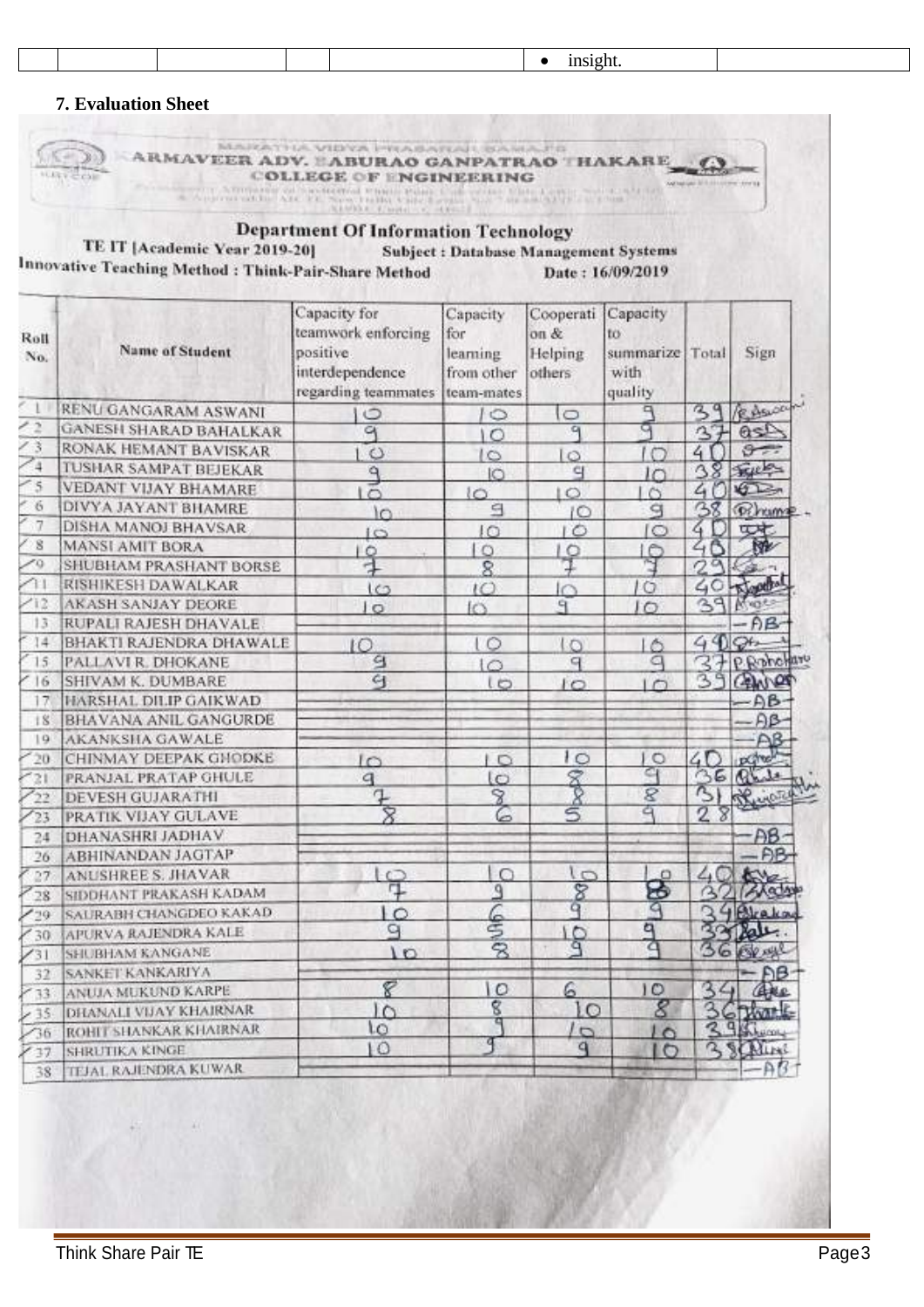| $\mathcal{V}$<br>39 | ATHARVA RAJENDRA LANGHE                        | 9              | ιo                                     | $\circ$       | $\circ$             |               | alany           |
|---------------------|------------------------------------------------|----------------|----------------------------------------|---------------|---------------------|---------------|-----------------|
| 40                  | KOMAL RAVINDRA MAHAJAN                         |                |                                        |               |                     |               | AB-             |
| $\sqrt{41}$         | <b>KANCHAN MAKNOR</b>                          | $\mathbf{q}$   | lΟ                                     | ۹             | 9                   | 32            | <b>Obstract</b> |
| $\frac{1}{42}$      | <b>ABHISHEK MORANKAR</b>                       | ١O             | ΙO                                     | 10            | 8                   |               | AYOU            |
| 43                  | VISHAKHA SANJAY MORE                           | 8              | ۹                                      | ₽             | 4                   | Q             | $\sqrt{x}$ 63   |
| 44                  | RIDDHI SUNIL NAHAR                             | $\mathcal{L}$  | ιO                                     | 10            | $\circ$             | 40            | Bara            |
| 45                  | SHUBHAM VASANT NIKUMBH                         |                |                                        |               |                     |               | AB              |
| 46                  | JASWANTSING V.<br>PATIL                        | ٩              | $\circ$                                | $\circ$       | l C                 | ąΦ            | ŢΦ              |
| $V^{49}$            | SUSHANT PARAG PATIL                            |                | 5                                      |               | 6                   | Ω<br>Ω        | <b>TEAM</b>     |
| X 50                | REVATI PANDIT PEKHALE                          | နေ             | $\overline{1}$                         | 7             | 6                   | 28            | Bespt           |
| $V_{51}$            | PRANJAL ANIL PINGLE                            |                | Ţ                                      |               | 冈                   |               | $27$ Minut      |
| $V$ 52              | PRATIBHA BALASAHEB PINGLE                      | 7180           | 8                                      | $\frac{8}{3}$ | 9                   | $\mathbf{32}$ | $\mathbb{R}$    |
| $\frac{753}{3}$     | NIKHIL VITTHAL RAHANE                          |                | 9                                      | ٩             | 8                   | Q             | 4 Jahr          |
| $V$ 54              | MADHURI SHANKAR SANAP                          | $\frac{8}{8}$  |                                        |               |                     |               | 33 M SON        |
| $\sqrt{56}$         | SNEHAL RAMRAO SARODE                           | 10             | <b>B</b>                               | <b>Seb</b>    | $\subseteq$         | 36            | <b>FREUE</b>    |
| 57                  | <b>OWAIS SHARFRAZ SHAH</b>                     |                |                                        |               |                     |               | - AB            |
| 58                  | SHARDUL SHWETA                                 |                |                                        |               |                     |               |                 |
| $\mathcal{L}^{39}$  | SALIL DARSHAN SHINDORE                         | 8              | 8                                      | F             | Ŧ                   | 30            |                 |
| 60                  | ANKITA KASHINATH SHIVADE                       |                |                                        |               |                     |               | 43              |
| 6I                  | SACHIN AJAB NARAYAN SINGH                      |                |                                        |               |                     |               | $A B^-$         |
| $\frac{62}{62}$     | SARANG SURYAWANSH                              | q              |                                        |               | 9                   |               | Aβ              |
| $\sqrt{63}$         | RIDDHI KHEMCHAND TARWANI                       | $\overline{C}$ | ເຕ<br>릴                                | l O           |                     | 38            |                 |
| 164                 | <b>DHANASHRI THOMBARE</b>                      | 어              |                                        | lο            | $\overline{6}$<br>9 | 39            | Bar 0           |
| $\times 65$         | SIMRAN MANGESH UPASANI                         | 8              | olc                                    | IC            |                     |               | Lomb            |
| $\sqrt{66}$         | SANKET SOMNATH VIDHATE                         | a              | π                                      | <b>BR</b>     | È,                  | R             | Than            |
| 67                  | ROHIT VISHWAKARMA                              |                |                                        |               | 8                   | RC            |                 |
| $+68$               | <b>BHUMIKA RAJNISH VYAS</b>                    | $\circ$        | 9                                      |               |                     |               |                 |
| 69                  | <b>CHANDAN PREM WAGH</b>                       |                |                                        | $\circ$       | LG                  | 39            | وليكا           |
| 70                  | RENUKA SHIVAJI WAGH                            | ₫              | ্ৰ                                     |               |                     |               | Aß              |
| 71                  | UTKARSHA WAVDHANE                              | 9              |                                        | $\circ$       | 16                  | 38            | <b>BRJ04</b>    |
| 72                  | AMAN PRABHAKAR ZAMBARE                         |                | $\circ$                                | ○             | $\circ$             | 33            | Hugar           |
| 73                  | <b>AMOL BHOSALE</b>                            |                |                                        |               |                     |               | -PB             |
| 74                  | NIKHIL SHINDE                                  |                |                                        |               |                     |               | $-BB$           |
| 75                  | <b>ROSHNI MORE</b>                             |                |                                        |               |                     |               | -DC             |
| 76                  | PRERNA GANGURDE                                |                |                                        |               |                     |               | -67             |
| 77                  | AKANKSHA KOTWAL                                |                |                                        |               |                     |               | $\n  B$ $\n  B$ |
| 47                  | Lagati                                         | 8              |                                        |               |                     |               | -A (            |
|                     | fatil.<br>Mrs. B. A. Ahire<br>Subject Incharge |                | 8 july<br>Dr. X, R) Sonawane<br>HOD(T) | 8             | ᠯ                   | 31            |                 |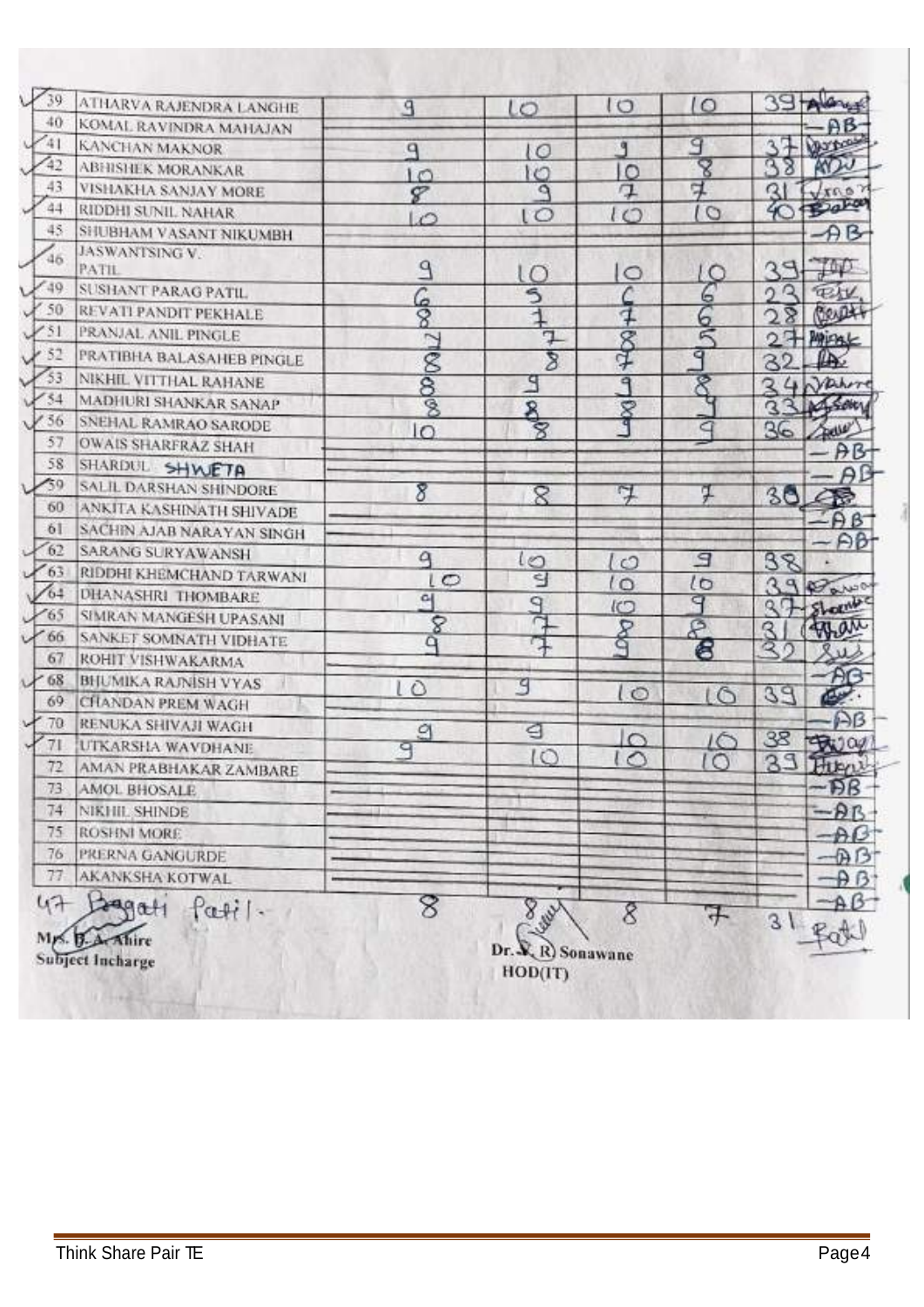# **8. Impact Analysis**

|                        | Activity: Think-Pair-Shair method |                                               |              | COLLEGE OF <i>NGINEERING</i><br>TE IT Academic Year: 2019-20 Sem-I<br>Innovative Teaching learning method<br>Rating: Excellent-3, Good-2, Satisfactory-1 | ATTILE Context -41822                 | Date: 16/09/2019<br><b>Activity Feedback</b> | ARMAVEER ADV. HABURAO GANPATRAO HAKARE<br>Approvement of the contract of the contract of the contract of the contract of the contract of the contract of the contract of the contract of the contract of the contract of the contract of the contract of the contract of<br>Database Management System-(314446)<br>Conducted by : Mrs. Bhawana A. Ahire |                  |   |
|------------------------|-----------------------------------|-----------------------------------------------|--------------|----------------------------------------------------------------------------------------------------------------------------------------------------------|---------------------------------------|----------------------------------------------|---------------------------------------------------------------------------------------------------------------------------------------------------------------------------------------------------------------------------------------------------------------------------------------------------------------------------------------------------------|------------------|---|
| Sign                   |                                   | Q3                                            |              |                                                                                                                                                          | Q2                                    |                                              |                                                                                                                                                                                                                                                                                                                                                         | Q1               |   |
|                        |                                   | Grade the activity in the<br>form of learning |              | comprehending on the given                                                                                                                               | Was the activity helpful in<br>topic? |                                              | Was the Think-Pair-Share                                                                                                                                                                                                                                                                                                                                | method helpful ? |   |
|                        | 3                                 | $\overline{z}$                                | $\mathbf{1}$ | $\mathbf{3}$                                                                                                                                             | $\mathbf{z}$                          | $\bf{I}$                                     | $\mathbf{3}$                                                                                                                                                                                                                                                                                                                                            | $\overline{2}$   | 1 |
|                        |                                   |                                               |              |                                                                                                                                                          |                                       |                                              | $\sim$                                                                                                                                                                                                                                                                                                                                                  |                  |   |
| (ડા દર્દી              | $\sqrt{}$                         |                                               |              | L                                                                                                                                                        |                                       |                                              |                                                                                                                                                                                                                                                                                                                                                         |                  |   |
|                        |                                   | Ł.                                            |              |                                                                                                                                                          |                                       |                                              |                                                                                                                                                                                                                                                                                                                                                         |                  |   |
| Fight<br>∀             |                                   |                                               |              | $\tilde{}$                                                                                                                                               |                                       |                                              |                                                                                                                                                                                                                                                                                                                                                         |                  |   |
| <b>B</b> shuma         |                                   |                                               |              |                                                                                                                                                          |                                       |                                              |                                                                                                                                                                                                                                                                                                                                                         |                  |   |
| <b>DAT</b>             |                                   |                                               |              |                                                                                                                                                          |                                       |                                              |                                                                                                                                                                                                                                                                                                                                                         |                  |   |
|                        |                                   |                                               |              |                                                                                                                                                          |                                       |                                              |                                                                                                                                                                                                                                                                                                                                                         |                  |   |
| Coc.                   |                                   |                                               |              | $\sim$                                                                                                                                                   |                                       |                                              |                                                                                                                                                                                                                                                                                                                                                         |                  |   |
| $\neg AB$              |                                   |                                               |              | $\overline{ }$                                                                                                                                           |                                       |                                              | س                                                                                                                                                                                                                                                                                                                                                       |                  |   |
| A multip<br>Ant        |                                   |                                               |              | ر                                                                                                                                                        |                                       |                                              | $\sim$                                                                                                                                                                                                                                                                                                                                                  |                  |   |
| $\mathsf{AB}$          |                                   |                                               |              |                                                                                                                                                          |                                       |                                              |                                                                                                                                                                                                                                                                                                                                                         |                  |   |
| Pt                     | v                                 |                                               |              | $\checkmark$                                                                                                                                             |                                       |                                              | $\checkmark$                                                                                                                                                                                                                                                                                                                                            |                  |   |
| P. R. The Kill         | $\checkmark$                      |                                               |              | $\checkmark$                                                                                                                                             |                                       |                                              | v                                                                                                                                                                                                                                                                                                                                                       |                  |   |
|                        |                                   |                                               |              |                                                                                                                                                          |                                       |                                              |                                                                                                                                                                                                                                                                                                                                                         |                  |   |
| $-AB$                  |                                   |                                               |              |                                                                                                                                                          |                                       |                                              |                                                                                                                                                                                                                                                                                                                                                         |                  |   |
|                        |                                   |                                               |              |                                                                                                                                                          |                                       |                                              |                                                                                                                                                                                                                                                                                                                                                         |                  |   |
|                        |                                   |                                               |              | $\lt$                                                                                                                                                    |                                       |                                              |                                                                                                                                                                                                                                                                                                                                                         |                  |   |
|                        |                                   |                                               |              | V                                                                                                                                                        |                                       |                                              |                                                                                                                                                                                                                                                                                                                                                         |                  |   |
| REAL PROP              |                                   |                                               |              |                                                                                                                                                          |                                       |                                              |                                                                                                                                                                                                                                                                                                                                                         |                  |   |
|                        |                                   |                                               |              |                                                                                                                                                          |                                       |                                              |                                                                                                                                                                                                                                                                                                                                                         |                  |   |
| $\frac{-\beta}{\beta}$ |                                   |                                               |              |                                                                                                                                                          |                                       |                                              |                                                                                                                                                                                                                                                                                                                                                         |                  |   |
| $-PB$                  |                                   |                                               |              |                                                                                                                                                          |                                       |                                              |                                                                                                                                                                                                                                                                                                                                                         |                  |   |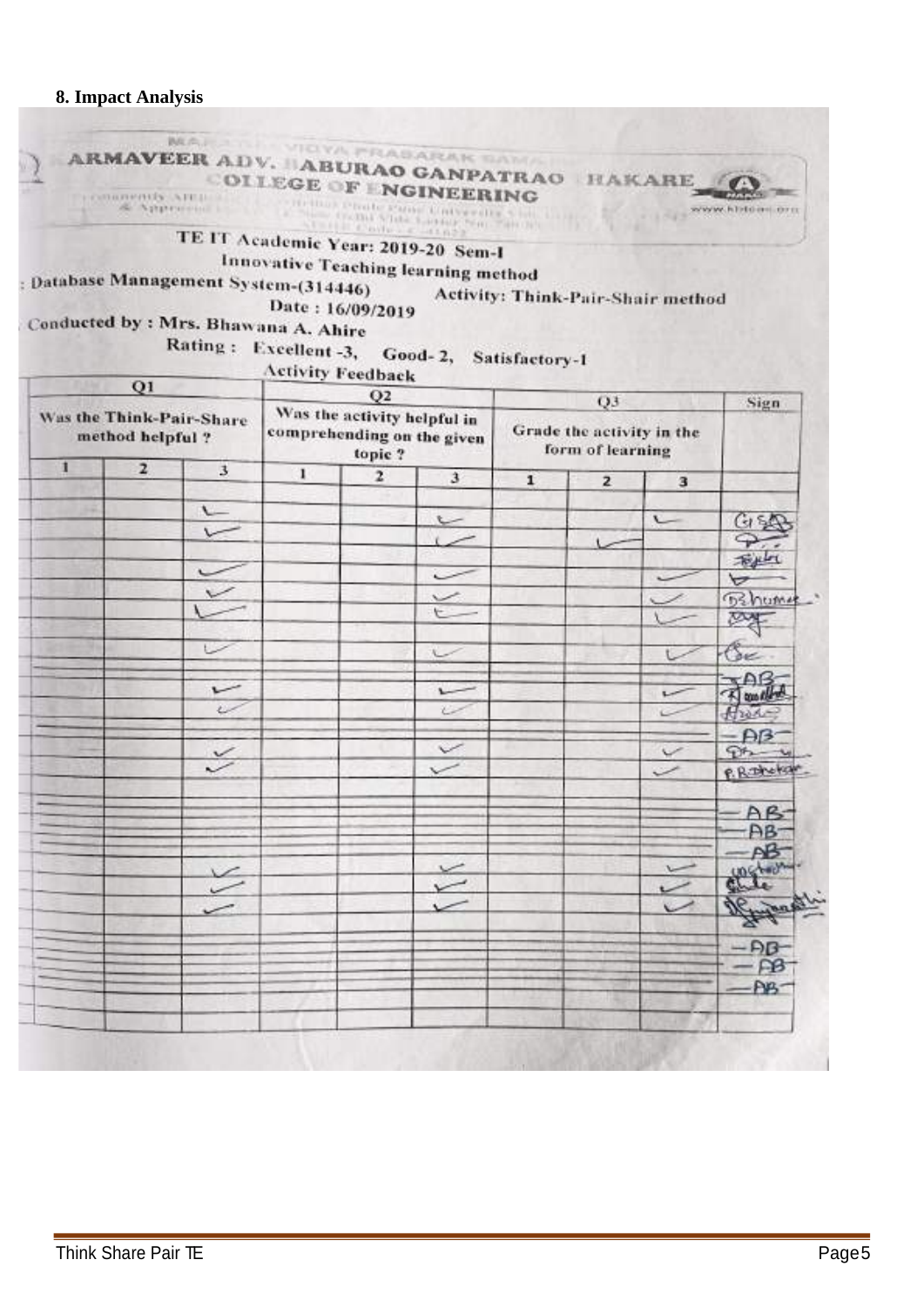| 29              | ◡ |                    | $\sqrt{}$ |                      | r            |               | Blackad                     |
|-----------------|---|--------------------|-----------|----------------------|--------------|---------------|-----------------------------|
| 30              |   | $\checkmark$       |           | $\leq$               |              | $\frac{1}{2}$ | Rale                        |
| 31              |   | $\sqrt{}$          |           |                      |              |               |                             |
| 32              |   |                    |           |                      |              |               | B                           |
| 33              |   |                    |           |                      |              |               | $\frac{\theta B}{\theta A}$ |
| 34              |   |                    |           |                      |              |               |                             |
| 35              |   |                    |           |                      |              |               |                             |
| 36              |   | $\mathcal{N}$      |           | $\omega$             |              | $\omega$      | thamede                     |
| 37              |   |                    |           |                      |              |               |                             |
| 38              |   |                    |           |                      |              |               | $\mathcal{P}^{\mathcal{B}}$ |
| 39              |   |                    |           | $\checkmark$         |              |               |                             |
| 40              |   |                    |           |                      |              |               | <b>FIB</b>                  |
| 41              |   |                    |           |                      |              |               |                             |
| 42              |   |                    |           |                      |              | $\frac{1}{2}$ | 82                          |
| 43              |   | i                  |           |                      |              |               |                             |
| $\approx 4$     |   |                    |           |                      |              |               | Bano                        |
| 45              |   |                    |           |                      |              |               |                             |
| 46              |   | $\mathcal V$       |           |                      |              | $\star$       |                             |
| 47              |   |                    |           | L                    |              |               | 一般                          |
| 48              |   |                    |           |                      |              |               |                             |
| 49              |   | $\sqrt{ }$         |           |                      |              | $\sim$        |                             |
| 50              |   | V.                 |           |                      | $\checkmark$ |               | Faire<br>Pand+              |
| $^{51}$         |   | $\check{~}$        |           | $\frac{1}{\sqrt{2}}$ |              |               |                             |
| $5\overline{2}$ |   |                    |           |                      |              |               |                             |
| 53              |   |                    |           | v                    |              |               | Samo                        |
| 54              |   | $\hat{\mathbf{v}}$ |           | $\checkmark$         |              |               |                             |
| 55              |   |                    |           |                      |              |               |                             |
| 56              |   |                    |           |                      |              |               | Frant ?                     |
| 57              |   |                    |           |                      |              |               |                             |
| 56              |   |                    |           |                      |              |               |                             |
| 59              |   |                    |           |                      |              |               |                             |
| 60              |   |                    |           |                      |              |               |                             |
| 61              |   |                    |           |                      |              |               |                             |
| $62\,$          |   |                    |           |                      |              |               |                             |
| 63              |   | $\checkmark$       |           |                      |              |               |                             |
| 64              |   |                    |           |                      |              |               | <b>POLUT</b>                |
| 65              |   |                    |           |                      |              |               |                             |
| 56<br>×         |   |                    |           |                      |              |               |                             |
| GZ.             |   |                    |           |                      |              |               | $\mathcal{F}$               |
| 68              |   |                    |           |                      |              |               |                             |
| 69              |   |                    |           |                      |              |               | $-BB -$                     |
| $70^{\circ}$    |   |                    |           |                      |              |               |                             |
| $71\,$          |   | V                  |           | U                    |              |               | Ulpart)                     |
| $\chi_2$        |   |                    |           |                      |              |               | $-AB-AB-AB$                 |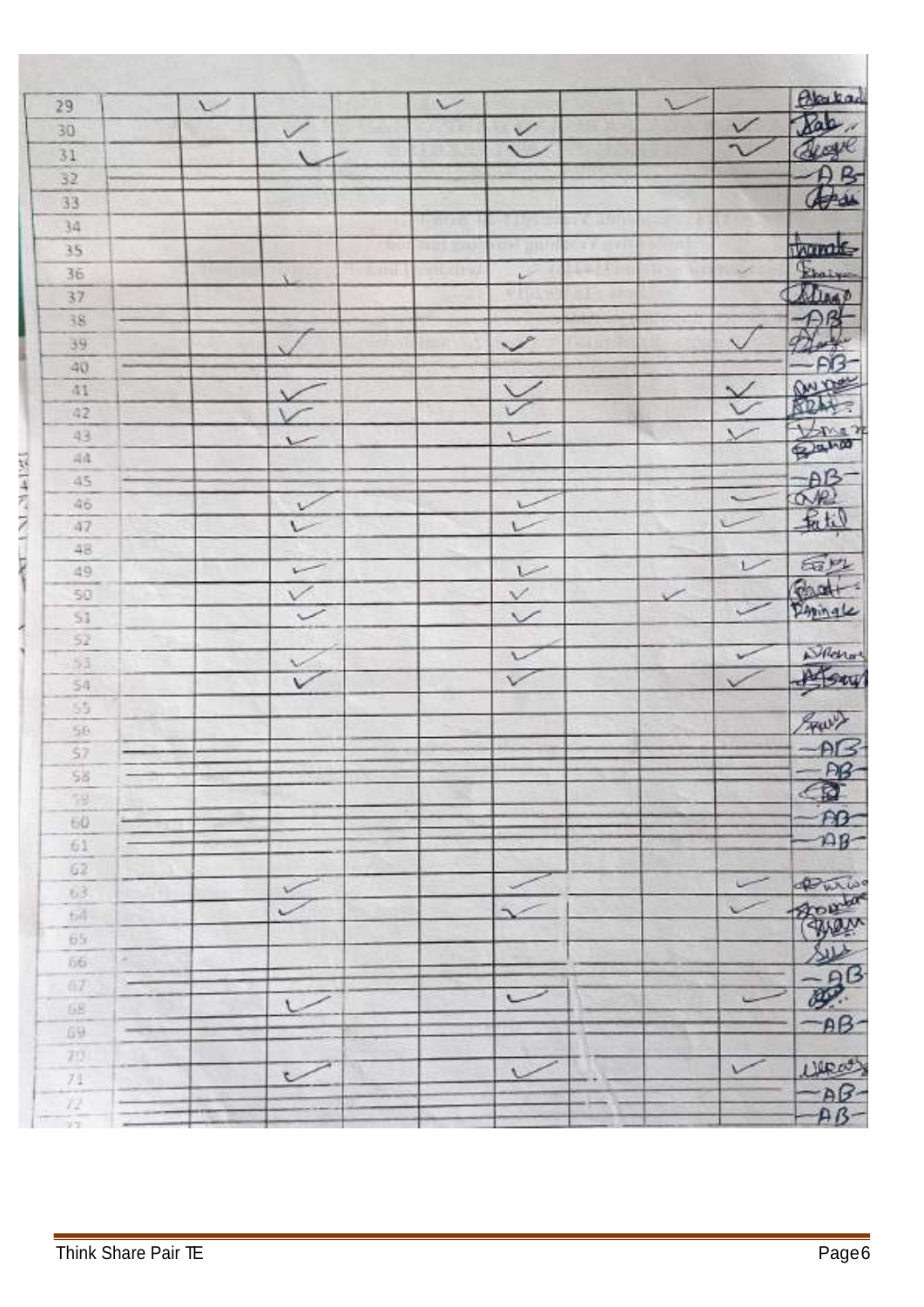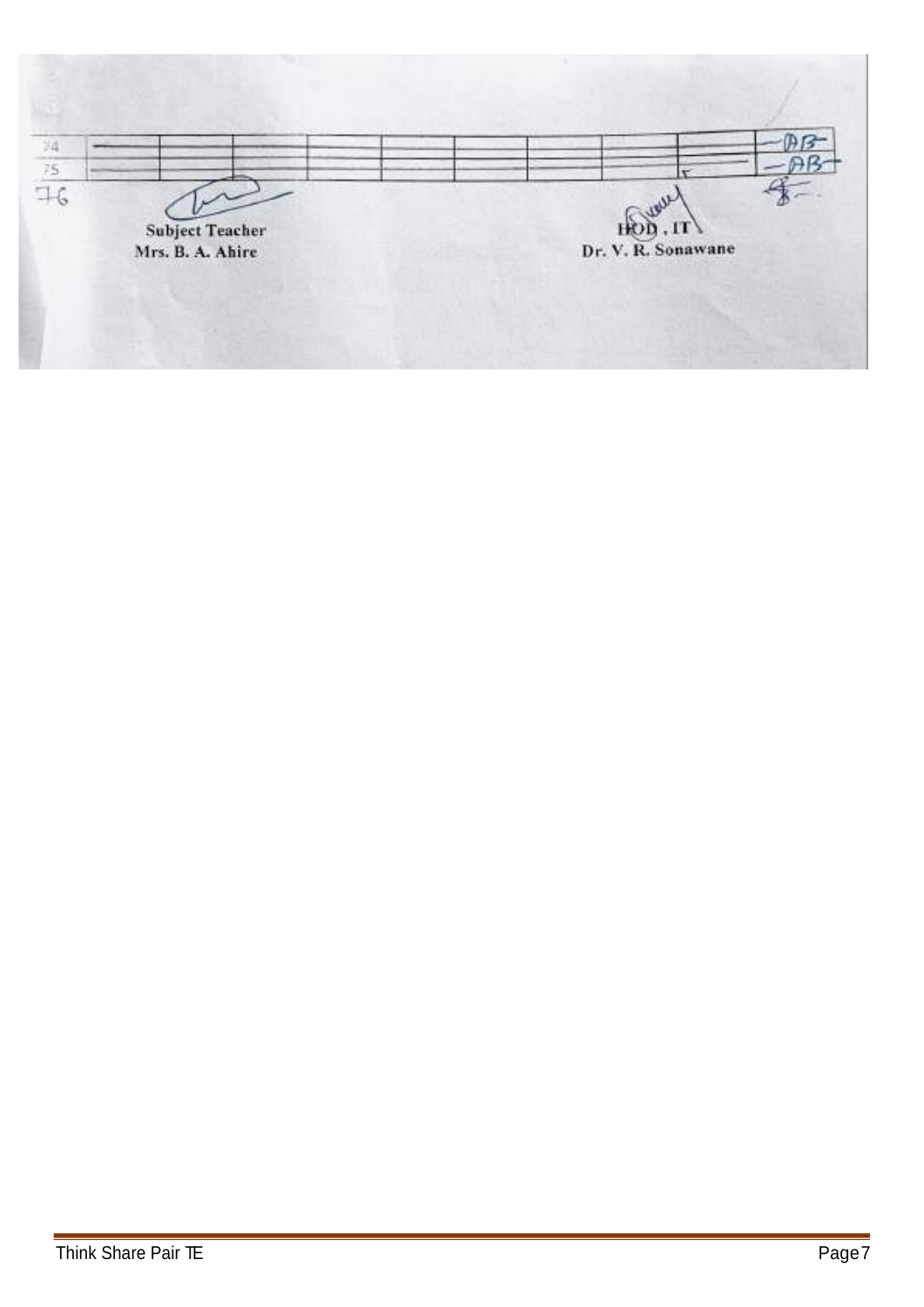# 9. Activity Picture